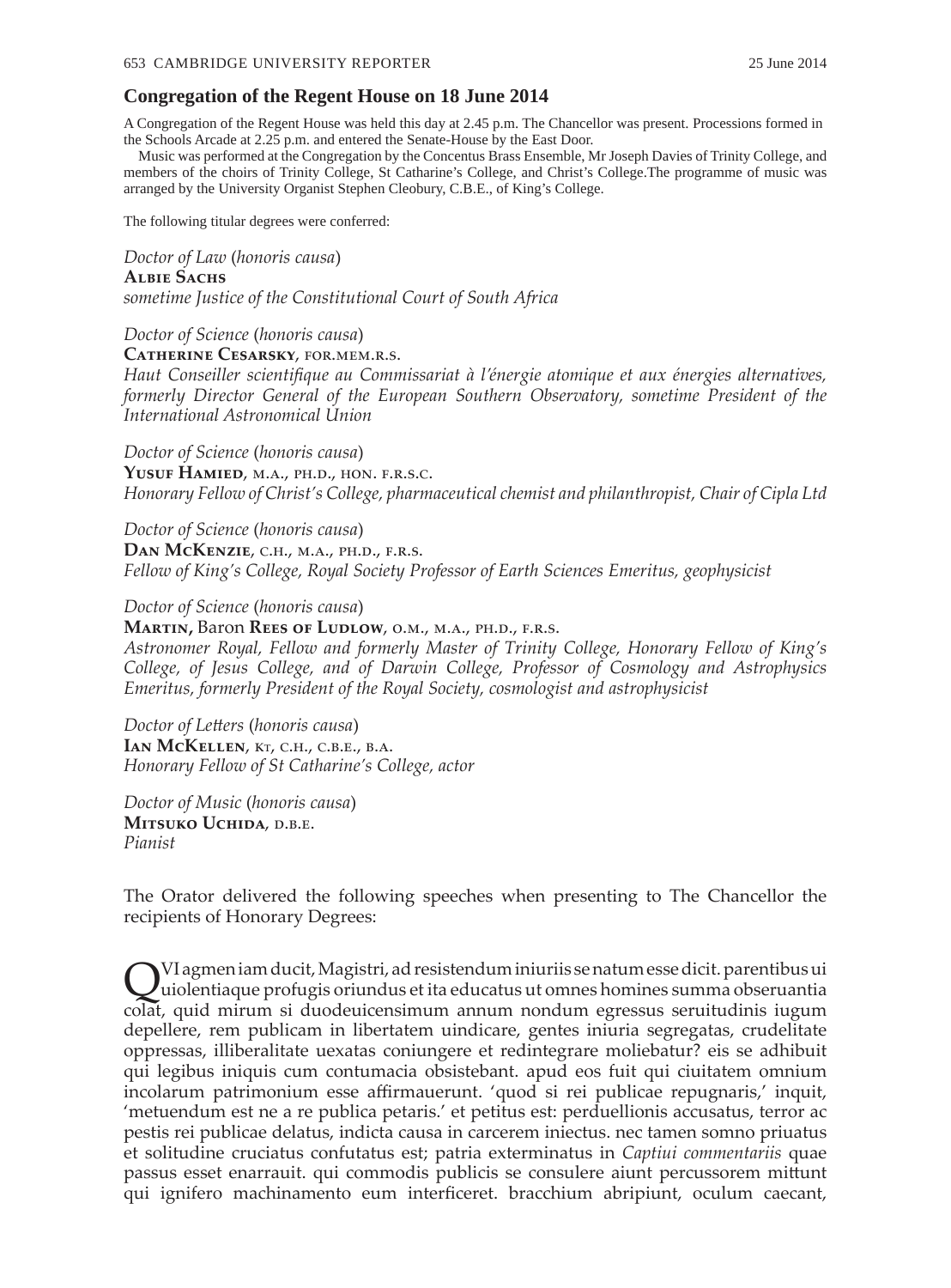uocem autem non adimunt. 'ulciscemur te, frater!' conclamant nescioqui temeriores. quibus ille, 'quousque saeuietis? an membra disicietis et oculos euelletis?' in scribendo ultionem humaniorem inuenit: quo enim atrocioribus rebus obuiam eundum, eo magis ius iudiciumque colendum obseruandum corroborandum. nil deterritus ad noua instituta paranda, ad nouas leges proponendas, ad rem publicam in aequiorem statum restituendam se contulit.

ius illud iniustum tandem exstirpatum est. uicerunt sui. 'eo die omnia nouatum iri sensi,' inquit, 'cum primum uiridi iudicis toga indutus in summi iudici subsellis consedi.' iam ut purpuream ei Doctoris togam induimus una cum eo conclamemus 'uiuat libertas!'

dignissime domine, Domine Cancellarie, et tota academia, praesento uobis egregium hunc uirum, quondam Africae Meridianae summi iudici iusticiarium,

## ALBIE SACHS,

## ut honoris causa habeat titulum gradus Doctoris in Iure.

OUR *first honorand says that he was born into opposition. His parents had fled to South Africa from pogroms in Eastern Europe. He was raised to show respect for all people. What wonder is it, then, that he was not yet eighteen by the time he had joined the struggle against the oppression and injustice of apartheid? As a student he was a member of the Defiance of Unjust Laws Campaign. He was at Kliptown at the adoption of the Freedom Charter, declaring that South Africa belonged to all who live in it. 'When you join the struggle,' he says, 'you have the feeling that the State comes for you.' And it came. Accused of treason, declared an enemy of the State, he was detained without trial for 168 days. They deprived him of sleep and kept him in solitary confinement, but they could not silence him. Driven into exile, he recounted his experiences in his* Jail Diary*. So the South African Defence Forces sent an assassin with a bomb. They took his arm; they took an eye: they did not take his voice. 'We will avenge you, comrade!' someone assured him. 'Are you going to chop off an arm and blind people in retaliation?' he asked. 'What for?' Instead in writing he found the*  Soft Vengeance of a Freedom Fighter*; for the more horrendous the acts one faces, he says, the more important it is to affirm the principles and the rule of law. Undeterred, he set himself to the construction of a new, fairer constitution for South Africa.*

*Eventually the apartheid regime was toppled. The ANC were triumphant. 'The day I truly realised that I was on the cusp of momentous change in my own life and in the life of my country was when I wore my green robes for the first time as a judge of the new Constitutional Court.' As he stands before us today in the scarlet robes of a Doctor of Law, let us join our voices with his and raise the cry*, vivat libertas!<sup>1</sup>

*Distinguished Chancellor, members of the University, I present to you*

# ALBIE SACHS,

*sometime Justice of the Constitutional Court of South Africa,* 

*that he may receive the title of the degree of Doctor of Law,* honoris causa.

<sup>1</sup> 'Long live liberty!', inscribed by a former inmate upon the wall of the cell in the Caledon Square police station in which Albie Sachs was held in 1963.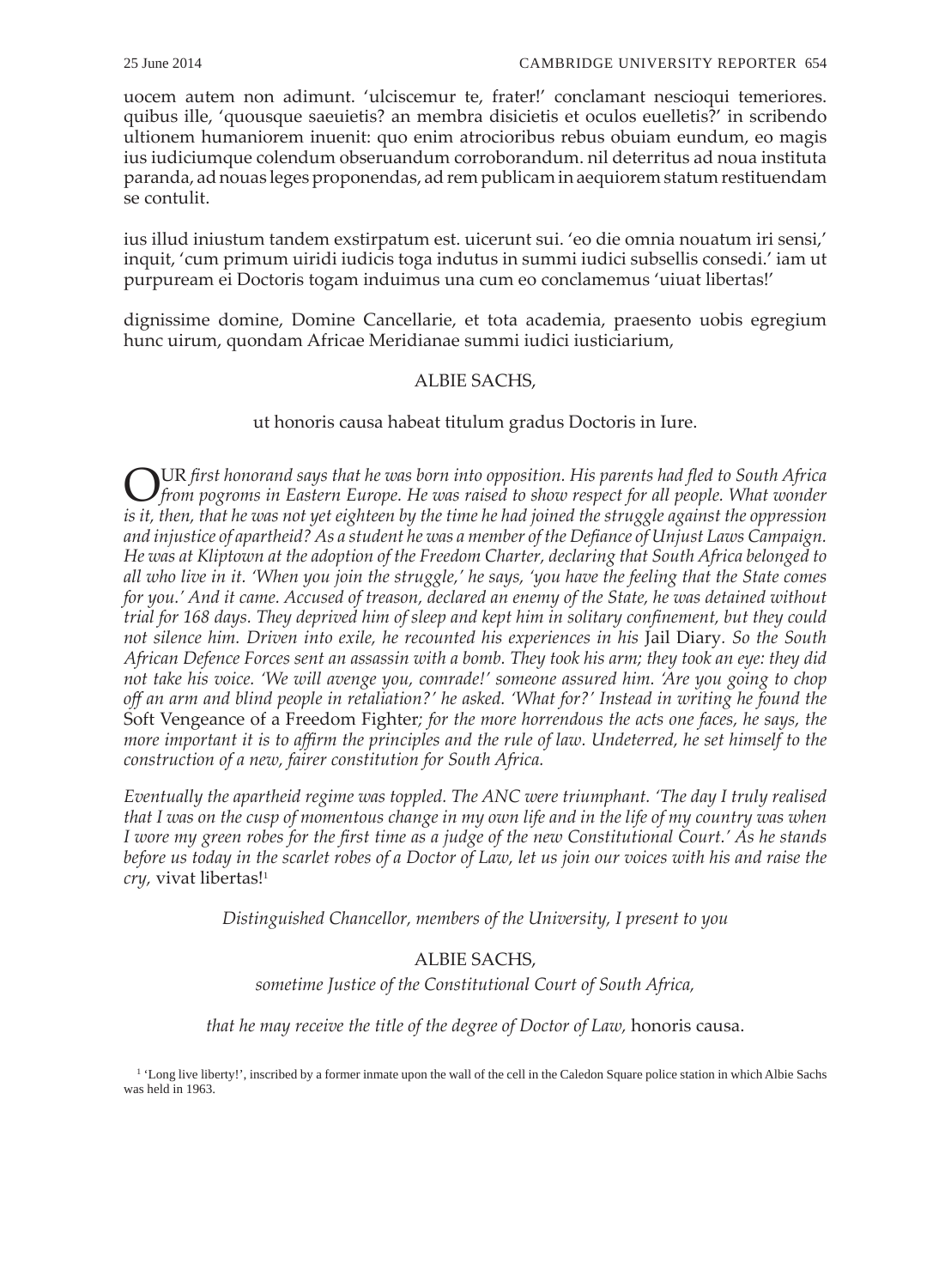'ASTRONOMIA non modo iucunda est cognitu, sed aperrime quoque utilis: negari non potest quin admirabilem Dei sapientiam explicet ars illa.'<sup>1</sup> ita Caluinus. licuerit aliis talium rerum peritis de sacris mysteriis disserere: adest nunc Caluini popularis quae obtutu fixo in caelo siderum annos aetatesque numerauit. pusilla ea corpuscula quae radiis uelocissimis summa ui διὰ τὸν κόσμον effunduntur apud Haruardianos scrutata quasi rimosa pyxide uix comprehensa nostrae galaxiae fines perraro effugere cognouit. postea apud Californienses una cum marito uaporem uel spiritum rarissimum per intermundia disseminatum percontata est. sed de his rebus quoque, Magistri, tacebo. nam cum commentariola eius euoluo arcanis notis repleta quae quamuis Graecarum litterarum sint similes oratorem mutum reddunt, tituli ad Academian praefixi recordor: ΑΓΕΩΜΕΤΡΗΤΟΣ ΜΗΔΕΙΣ ΕΙΣΙΤΩ.

nullam e terris ad astra mollem esse uiam admonuit Seneca. hospiti huic nostrae, cui fortuna summam inter astronomorum sedem destinarat, dum apud Argentinos puella educatur, magister quidam feminis Πολυτεχνεῖον Lutetianum clausum esse dixit. Lutetiam igitur uitandam esse respondit illa. itaque in Vniuersitate Fani Sanctae Trinitatis a uiris obsessa ad mathematicam se adhibuit. 'rationis tantum studio trahebar,' inquit. 'nam si quis aliquid compertum habere uult ei manuum sollertia opus est: qua re omnino careo ego.' ain tu? nonne illud ad imprimendas **i**magines **s**tellarum **o**rganum **c**allidissimum **a**cutissimumque **m**achinata es, quae quantum per uastos inanesque spatii tractus tantum per aeua sempiterna paene ad omnium genesin intueri potest?

dignissime domine, Domine Cancellarie, et tota academia, praesento uobis egregiam hanc mulierem, Regiae Societatis hospitis iure sodalem, instituti Europaei sideribus meridianis speculandis quondam rectricem et postea omnium gentium astronomorum sodalitatis praesidem, astrorum obseruatricem,

### CATHERINE CESARSKY,

ut honoris causa habeat titulum gradus Doctoris in Scientiis.

1 Calvin, *In Genesin* 1.16.

'ASTRONOMY *is not only pleasant,' wrote John Calvin, 'but also very useful to know: it cannot be denied that this art unfolds the admirable wisdom of God.' Let others who know about such things speak of the sacred mysteries. There stands before us one of Calvin's countrymen, her eyes fixed on the heavens, who has counted the ages of the stars. At Harvard she studied cosmic rays, and saw that they were not quite confined within the boundaries of the galaxy, as if held in a leaky box. Later, at the California Institute of Technology, she and her husband studied that rarefied material which is scattered throughout the interstellar void. But on these things too your Orator must fall silent. For when I open her papers, swimming with strange sigils and arcane glyphs which are all Greek to me, I am put in mind of the notice above the door of Plato's Academy: MATHEMATICIANS ONLY.*

*Seneca warned that there is no easy path to the stars. Fate may have destined our honorand for the Presidency of the International Astronomical Union, but while she was still at school in Argentina she was told that the École Polytechnique in Paris was closed to women. 'Then I shall not go to Paris,' she replied. And so she enrolled to read mathematics and physics in Buenos Aires—the only*  woman in her class to do so. 'I was attracted by pure theory,' she says. 'I do not have the practical *sense for experiments.' Really? So says the woman who oversaw the construction of ISOCAM, a camera of such acuity that it can see not only across the vast oceans of space but even through the endless aeons of time, to the origins of the stars themselves.*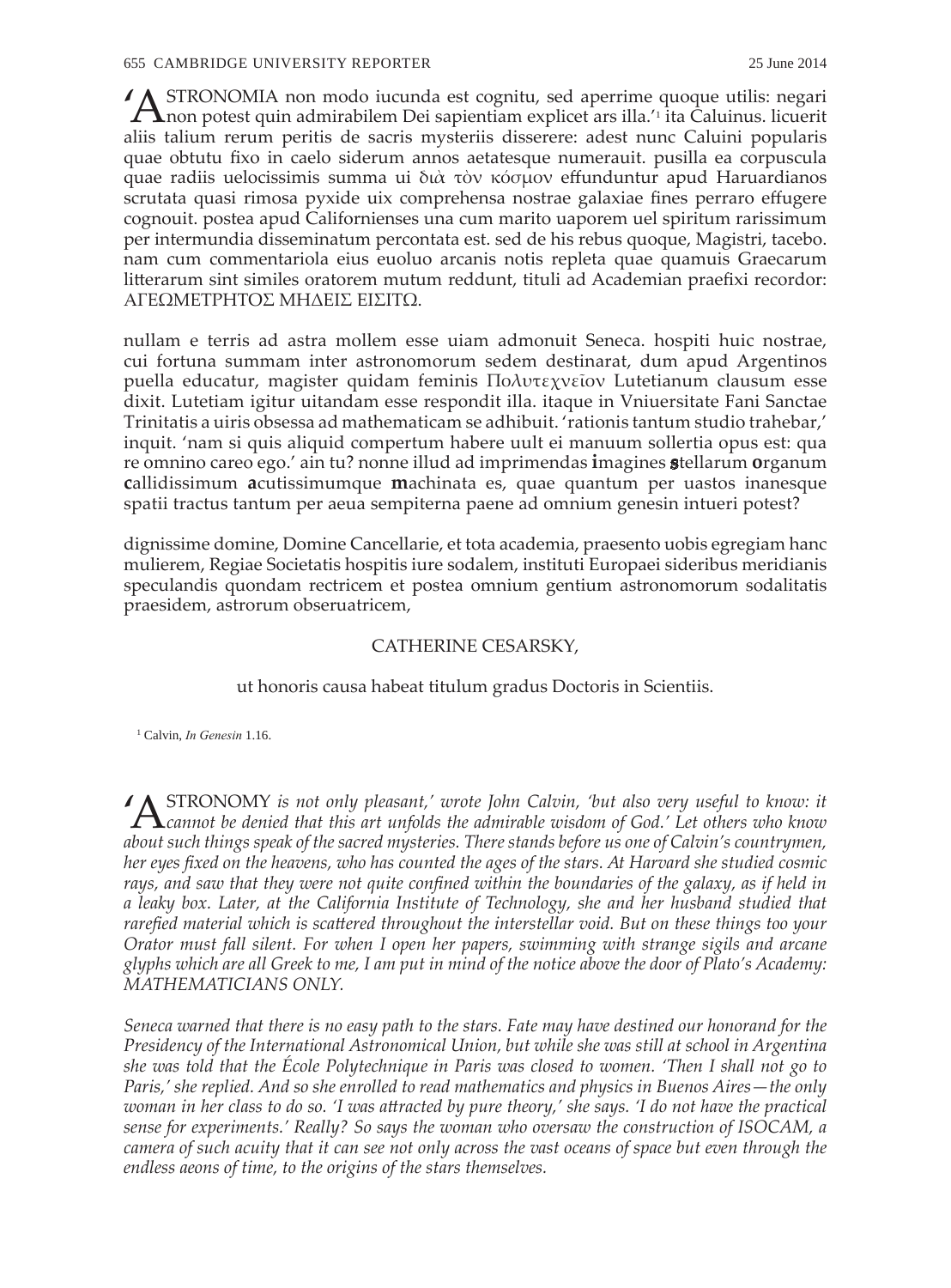## *Distinguished Chancellor, members of the University, I present to you*

## CATHERINE CESARSKY, for.mem.r.s.,

*Haut Conseiller scientifique au Commissariat à l'énergie atomique et aux énergies alternatives, formerly Director General of the European Southern Observatory, sometime President of the International Astronomical Union,* 

*that she may receive the title of the degree of Doctor of Science*, honoris causa*.*

DE binis hominum pestibus mihi dicendum est, quorum altera pauperrimos potissimum cruciat, altera diuitum animos ita detorquet ut lucrum atque quaestum uitae eorum praeponant quibus maxime subuenire debent. pestilentia illa ex ignotis tractibus exorta et aegrorum sanguine ceterisque corporis humoribus uecta apud Afros ab alio in alium tanta celeritate uulgata est quanta campestribus in locis herbae ui solis tostae auido igni cremantur. omnis generis et aetatis homines petit; ne in uentre quidem matris nondum natis est suffugium. quos attingit ita debilitat ut nulli alio contagio repugnare possint sed etiam mitiore morbo e quo uir sanus facillime se colligat absumantur. quod exitium si uitant foedos tamen tumores extremamque corporis tabem summo dolore mors tandem sequitur. nullam illic aream esse ferunt quin sepulcris sit obtecta, nullum diem quin exsequiis resonauerit. nec uero medicorum artis inopia sed pharmacopolarum auaritia emori coacti sunt: illi 'qui officinam habemus priuilegio fruimur' inquiunt. 'non nisi pretio a nobis constituto emenda sunt medicamenta.' etiam si pilulae singulae septenorum dierum mercede emuntur? 'at de rudibus hominibus qui ne horologiis quidem utuntur disceptatur: quid proderint eis medicamenta quorum aliud alia hora est sorbendum?'

hic uir tamen, hominum salutem potius quam diuitum bona intuens pharmacopolarum minas neglegit, monopolia nihili facit: quae quo modo uereri possunt qui nondum ad summas opes emerserunt sed in egestate uersati moriuntur? itaque ea quibus opus erat medicamenta uilissimo pretio fabricatus in unum coniunxit quod singulis diebus sumeretur. quid plura? tot hominibus mortem arcuit ut gentium medicamentarius nominetur. sunt etiam qui eum tamquam diuum colant. at ille, summa uir probitate, negat se ullam pestilentiam quae societatem ipsam labefactet in lucro positurum esse.

dignissime domine, Domine Cancellarie, et tota academia, praesento uobis egregium hunc uirum non minus humanitate quam medicamentaria arte praeditum, Magistrum in Artibus, Doctorem in Philosophia, Regiae Societati Chemiae honoris causa adscriptum, Collegi Christi honoris causa socium adscitum,

## YUSUF HAMIED,

## ut honoris causa habeat titulum gradus Doctoris in Scientiis.

TWIN *pestilences are my theme: one a disease which especially ravages the poor, the other avarice which so twists the minds of the rich that they put profit before the lives of those they ought most to help. We may not know exactly where AIDS first arose, but carried in the blood and the body's other fluids it spread through Africa like wild fire across the savannah. It attacks people of every age and station; not even the unborn are safe in their mothers' wombs. It so weakens its victims' resistance that they succumb to even a minor infection from which the healthy might easily recover. Even if they avoid that fate, still a terrible death follows painful lesions and wasting of the body. Every homestead, it is said, was covered with graves, and every day was filled with funerals. Yet it was not some deficiency of medical science which condemned the people of Africa to death, but the greed of the drug manufacturers. 'Those who own the factories should enjoy a monopoly,' they*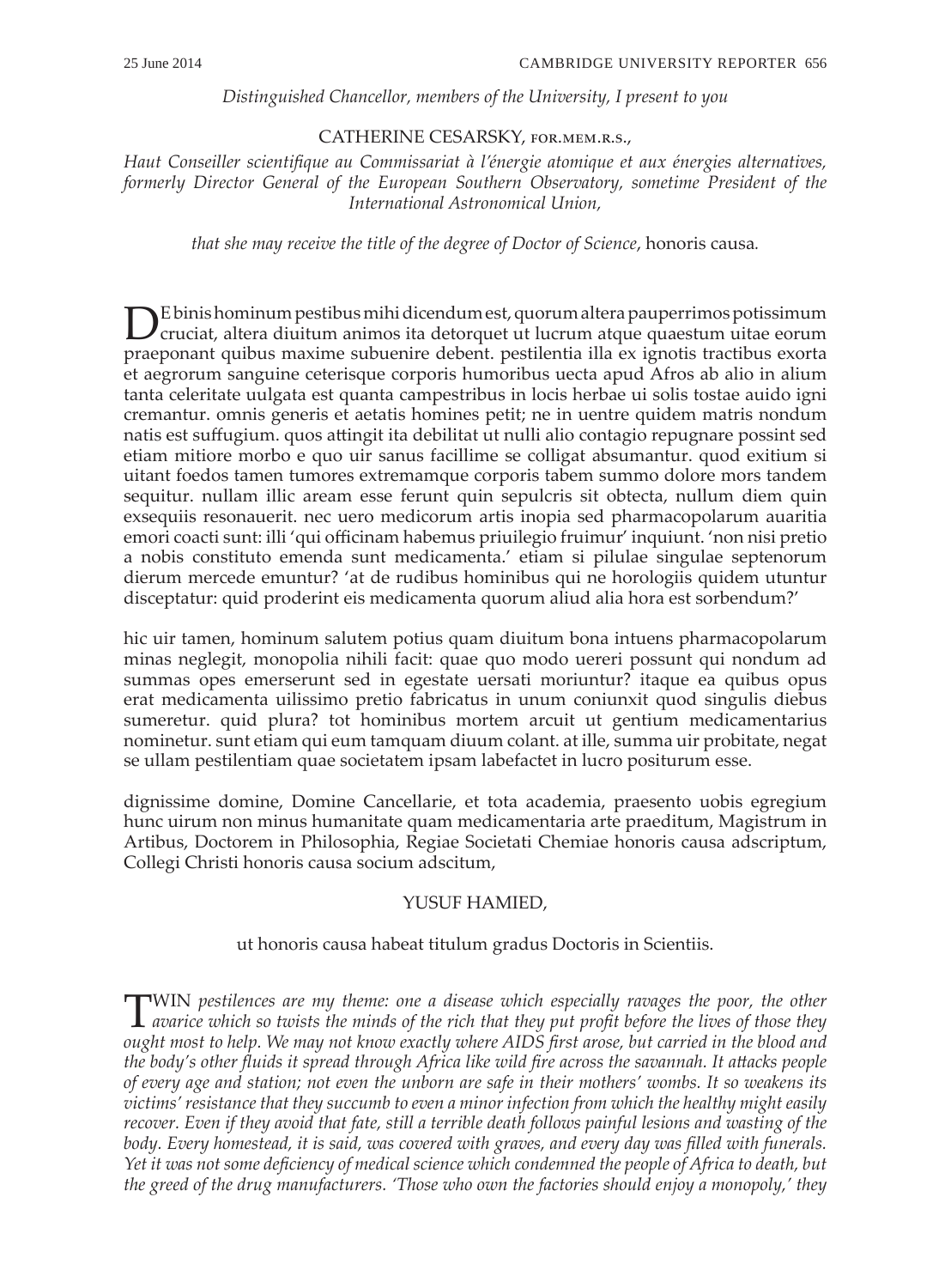#### 657 CAMBRIDGE UNIVERSITY REPORTER 25 June 2014

*say. 'You want the medicine, we set the price. Take it or leave it.' But you ask a week's wages for a single dose! 'Anyway,' they reply, 'we're talking about savages who don't even use clocks. These drugs need to be taken at specific times. What good would they do them?'*

*Our honorand, however, values the health of his fellow men more than the profits of the wealthy. He ignored the threats of the drugs barons and broke their stranglehold; for what developing country can respect monopolies while its people are dying? He produced the AIDS medication at a cost of less than a dollar a day. He combined the drugs into a single pill which can be taken daily. His drugs have saved so many people that his company has been called the world's pharmacy. Indeed, in Africa, it has been said, Cipla is a temple, and Dr Hamied its god. But this most humanitarian of men simply replies, 'I don't want to make money from these diseases which cause the whole fabric of society to crumble.'*

*Distinguished Chancellor, members of the University, I present to you*

## YUSUF HAMIED, M.A., PH.D., HON. F.R.S.C.,

*Honorary Fellow of Christ's College, pharmaceutical chemist and philanthropist, Chair of Cipla Ltd,*

*that he may receive the title of the degree of Doctor of Science*, honoris causa*.*

NVNC age quae ratio terrai motibus exstet percipe: et in primis terram fac ut esse rearis concauam et ut silicis flammanti umore repletam. multaque telluris sub tergo flumina tecta uoluere ui fluctus summersaque saxa putandumst. haec super octonas (uel septem) conspice lamnas diuersis passim fluitantes motibu' ferri. his igitur lamnis subiunctis suppositisque terra superne tremit magnis concussa ruinis.<sup>1</sup>

quibus rationibus hae laminae mouerentur socio adiuuante hic uir in angustissimo commentariolo uix v paginarum ad praecepta redegit. postea πινακοτεκτονικῆς fundamentis ita artificiose positis ut hodie etiam in ludis haec ars doceatur, haud contentus dum in hac una re nomen nititur quo modo sub summa cute terrae massa lapidis liquefacta continuo calore concita surgeret refrigerataque resideret eadem subtilitate explicauit. idem uidit quo pacto terra distenta tenuataque premeretur dum fieret labrum in quod animalium herbarumque faex subsideret et ad oleum redigeretur. nunc demum ne finibus quidem huius mundi continetur sed ad tua extima regna, alma Venus, atque ad tua, Mauors, tandem animam aduertit.

multa alia praemia ei proposita et nomisma Copleianum, quo quidem nullo ampliore decore Regiae Societatis sodales aliquem possunt honestare, omnia praetermitto. talia enim quamuis aliis sint illecebrae hic uir nihili uel minimi facit. immo hoc maxime sua referre dicit, apud eos auctoritate ualere qui et ipsi in rebus uestigandis uersentur.

dignissime domine, Domine Cancellarie, et tota academia, praesento uobis egregium hunc uirum inter homines praecipue honoratos adscriptum, Magistrum in Artibus, Doctorem in Philosophia, Regiae Societatis Sodalem, Collegi Regalis socium, earum quae ad terram attinent scientiarum professorem emeritum,

# DAN McKENZIE,

ut honoris causa habeat titulum gradus Doctoris in Scientiis.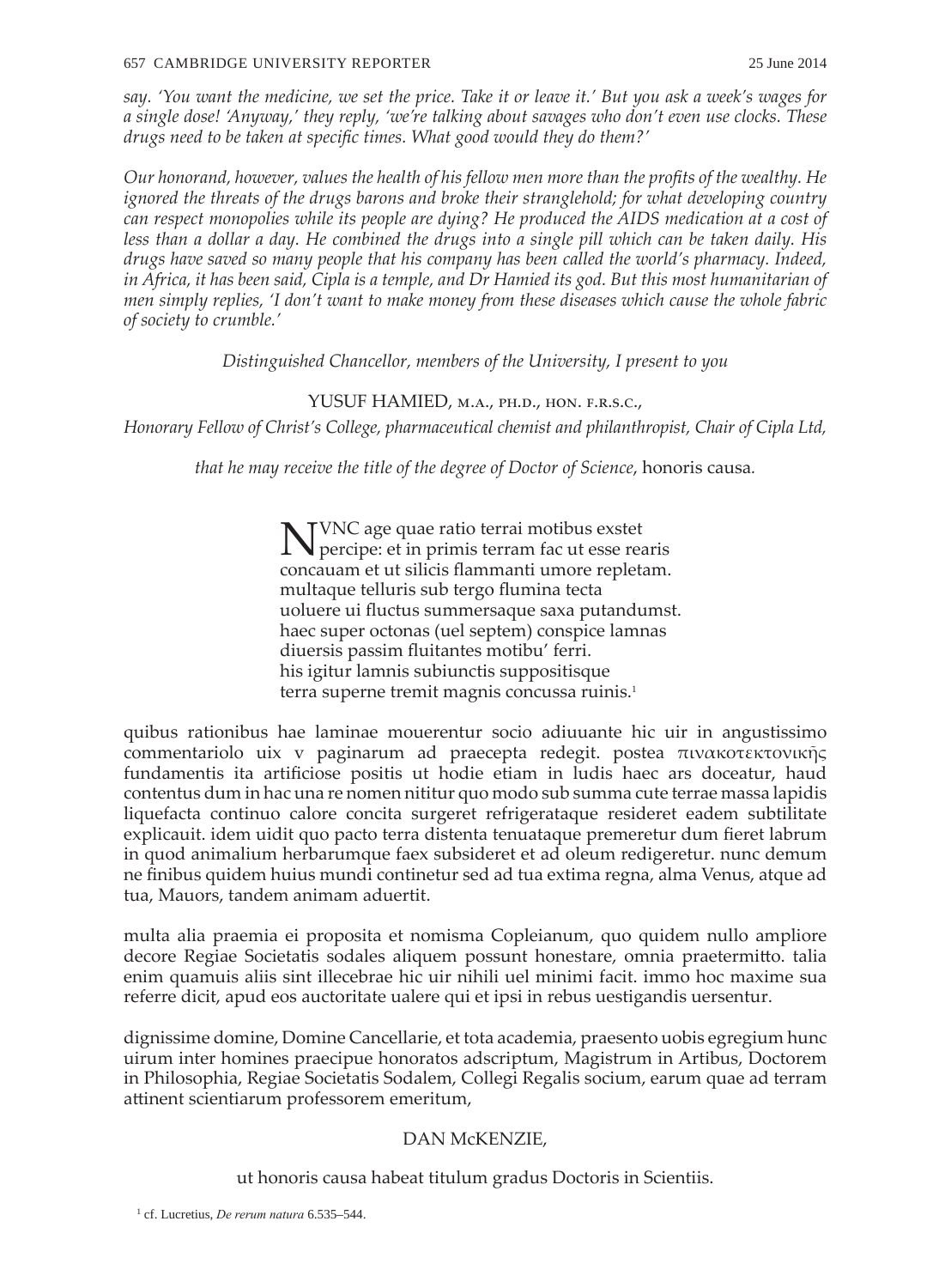COME *now and hear what law there is to earthquakes. First of all you must realise that the world is hollow and suffused with fiery molten rock. Beneath the surface of the earth you must suppose that rivers of magma flow with great violence. Upon these behold! seven (or eight—it depends how you count) tectonic plates are borne in divers directions, so that when they slide over or under or against one another the earth above trembles with terrible force.*

*The principles by which the motions of the plates are governed were set out by this man and a colleague. It is a slender paper—barely five pages long—but so clearly did it establish the science of plate tectonics that today there is no school-child to whom it is not taught. Not content to let his name rest on this discovery alone, he cast his gaze beneath the surface of the earth and reduced to mathematical certainty the convection currents by which the liquid magma is moved beneath the crust. He discovered in what way sedimentary basins develop when the earth's crust is stretched and thinned, and how the remains of plants and animals sink down within and turn to oil. Even the boundaries of this world cannot contain him: he has turned his attention to the tectonic history of our planetary neighbours, Mars and Venus.*

*Many are the prizes and awards he has won, including the Royal Society's most prestigious Copley Medal. But all these your Orator will pass over in silence. For while the winning of awards offers some attraction, the approval of prize committees does not interest our honorand. No, 'What I value,' he says, 'is being taken seriously by people who are actually involved in doing research.'*

*Distinguished Chancellor, members of the University, I present to you*

DAN McKENZIE, C.H., M.A., PH.D., F.R.S.,

*Fellow of King's College, Royal Society Professor of Earth Sciences Emeritus, geophysicist,* 

*that he may receive the title of the degree of Doctor of Science*, honoris causa*.*

ECQVID opus est huic uiro oratoris blanditiis, Magistri, qui viii per annos Collegio Sanctae et Indiuiduae Trinitatis praesidebat, quem tam diu apud nos res naturae occultissimas perscrutari uidimus?

> cuius uiuida uis animi peruicit, et extra processit longe flammantia moenia mundi atque omne immensum peragrauit mente animoque.<sup>1</sup> ille refert nobis qua causa quidque tonarit, unde omnes quae sunt compactae res oriantur, corpora turgentis genitalia materiai stellaeque et turbae stellarum conglomeratae. ingens hic spatium uasti est permensus inanis, machina quo rerum patulo curuatur ab arcu. iam percontatur sibi conscia qua ratione mens exorta siet, percontatura uicissim omnia quae uideat naturae daedala signa.

nolite tamen putare hominem grauissimis et reconditis rebus studentem totum in scholae umbraculis desudare. nam in libris lepidis et populo accommodatis scientiae prospectum descripsit, senas naturae rationes enumerauit in quibus uniuersitas rerum dependet, quid ante hunc mundum creatum exstiterit ab extrema antiquitate repetiuit. eum qui caelum siderumque motus obseruat nonnulli Chaldaeorum disciplinam exercere existimant. quamquam neque haruspicinam facit neque augurium agit, se posteritati consulentem haud scire dicit an nondum exacto hoc saeculo genus humanum uel sua manu uel per seditionem uel in calamitate diem exitii ac fati sit obiturum.

1 Lucretius, *De rerum natura* 1.72–4.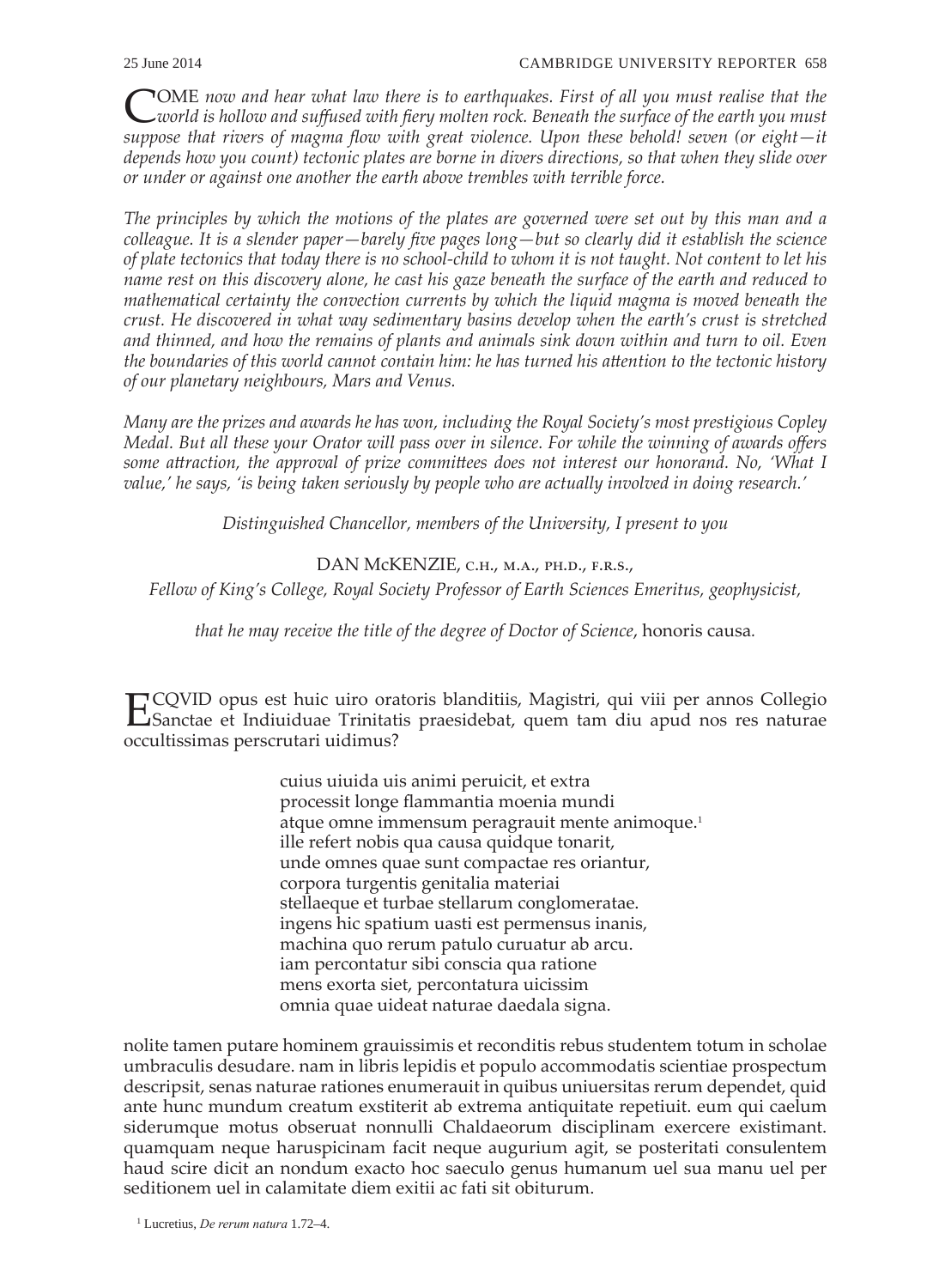sed ne in homine bene noto multus sim, dicam eum scientiarum adiutorem et quasi propugnatorem: nam qui de rerum natura quaerit, uano depulso terrore illius Graei hominis fit similis

> quem neque fama deum nec fulmina nec minitanti murmure compressit caelum.<sup>2</sup>

dignissime domine, Domine Cancellarie, et tota academia, praesento uobis egregium hunc uirum Ordini insigniter Meritorum adscriptum, Magistrum in Artibus, Doctorem in Philosophia, Regiae Societatis Sodalem et praesidem emeritum, Collegi Sanctae et Indiuiduae Trinitatis socium et quondam magistrum, Collegi Regalis, Collegi Iesu, Collegi Darwiniani honoris causa socium adscitum, cosmologiae astrorumque physiologiae professorem emeritum, siderum summum regium obseruatorem,

## MARTIN baronem REES de LUDLOW,

ut honoris causa habeat titulum gradus Doctoris in Scientiis.

2 ibid. 1.68–9.

THE *man who stands before us needs no introduction. For eight years he was Master of Trinity College, and for many more he has worked among us, casting his triumphant vision across the immensity of the void to ask the Big Questions of the Universe: what was it that went bang at the beginning of time and created the seething mass of matter? How did the stars and galaxies form? How vast is the expanse of space which holds physical reality in its broad sweep? And how, at last, did the conscious mind emerge, able to ponder the mystery of its own existence in the cosmos?*

*Weighty indeed are the questions he ponders, but you must not think him sequestered in some ivory tower. In books eloquently written for the general reader he has surveyed the horizons of science*  From Here to Infinity*; he has enumerated* Just Six Numbers *which shape the cosmos; and he has looked back* Before the Beginning *of our Universe and beyond it to others. 'As an astronomer,' he says, 'I sometimes get mistaken for an astrologer—but I cast no horoscopes and have no crystal*  ball.' None the less he has looked to the future and wondered whether this might be Our Final Hour*; and he does not highly rate our chances of avoiding technological disaster, act of terror or natural catastrophe to survive into the twenty-second century.*

*He is in sum a defender and champion of scientific thought, for although, as he has said, many phenomena still make us fearful, the advance of science spares us from irrational dread, so that we, too, may be like Epicurus,*

> *Whom nor the fame of Gods nor lightning's stroke Nor threatening thunder of the ominous sky Abashed.*

*Distinguished Chancellor, members of the University, I present to you*

MARTIN, Baron REES of LUDLOW, O.M., M.A., PH.D., F.R.S.,

*Astronomer Royal, Fellow and formerly Master of Trinity College, Honorary Fellow of King's College, of Jesus College and of Darwin College, Professor of Cosmology and Astrophysics Emeritus, formerly President of the Royal Society, cosmologist and astrophysicist,* 

*that he may receive the title of the degree of Doctor of Science*, honoris causa*.*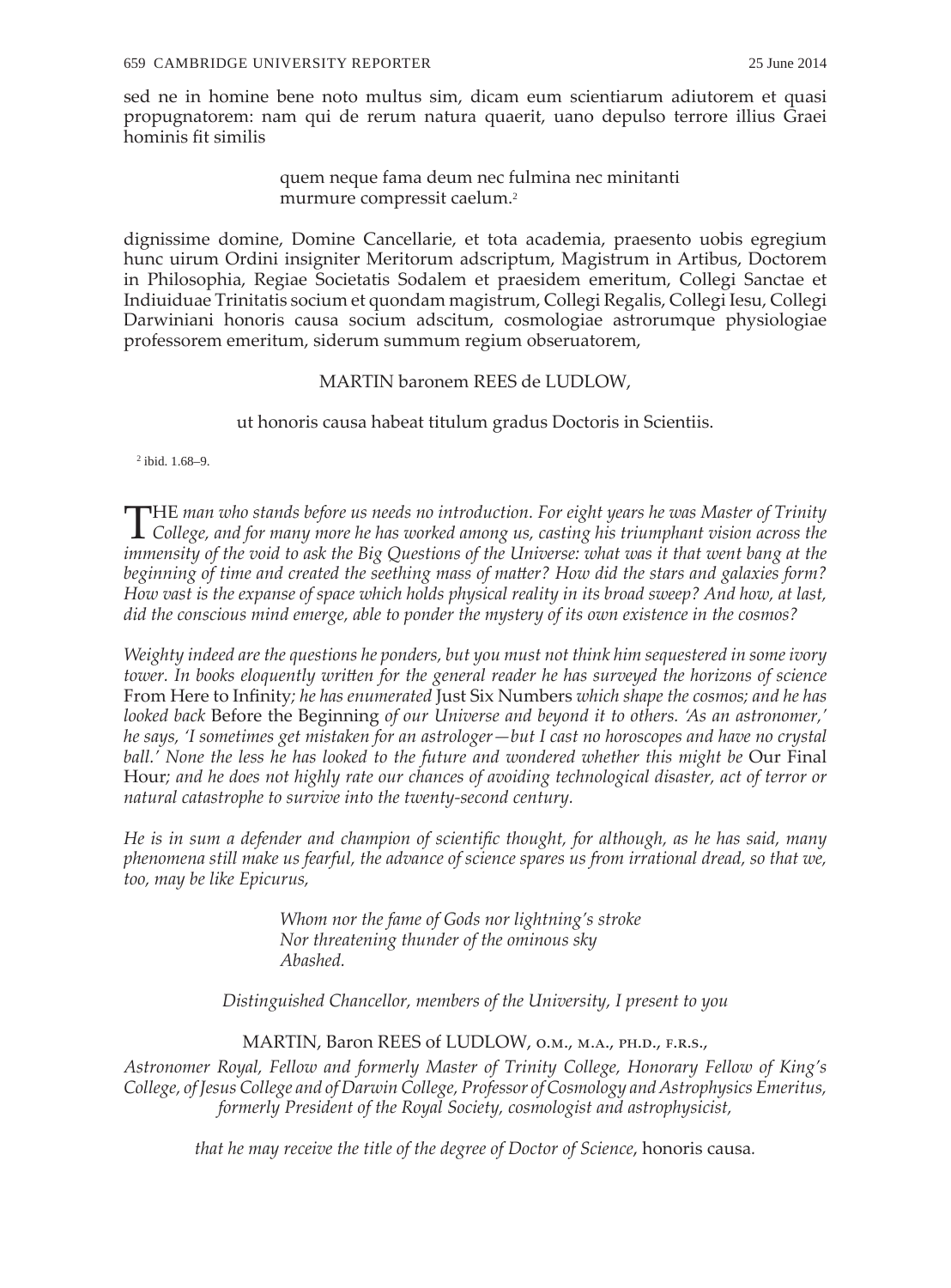'FVRIOSI illius senis partes quam mirifice agit hic iuuenis. uelim nomen eius  $\Gamma$ nouissemus ut qui nomen memorabile sit meriturus.' ita te dum apud nos litteris studes Ricardum iusticiarium in scaenam producentem inedito nomine, ut mos erat histrionibus Marlowianis, existimator animaduertit. v post annis apud Londinienses in theatrum florum halatu repletum introductus quindeciensque reuocatus cum praemium Derwentianum abstulisses maximam gloriam comparasti. mellita uoce subtiliter flexa tenuissimo motu uel capitis uel manus quamuis personam euocas: en iam simulatione uirtutis legatus inuidus dominum Mahumetanum decipere uidetur; iam silua ad collem remota regis occisor uana magarum uaticinatione deductus de capite suo desperat. en iterum gibber et alioqui foedus parricida equum sibi poscens in campo Ratano necatur.

qui in scaenam prodeat eum dixisti in rem publicam et in commoda consociorum incumbere debere. non igitur praetereamus te apud eos esse qui sodalitatem ad unam ex iniquissimis proximae aetatis legibus antiquandam et debellandam condiderint. nos gratias maximas tibi agimus quod tanta ope et opera enisus es ut ius cuiusuis amandi diligendi in matrimonium ducendi ex aequo ac sine pauore tandem nobis restituatur.

his lv fere annis modo cothurnatus, modo soccis succinctus, iam atro petaso iam magnetum domini galea indutus, spectantium gregem ad gaudium ad misericordiam ad summam animi commotionem uicissim adduxisti. nunc iam recentioris coronae puerorum (nec uero puerorum modo) clamores excitasti, qui suspenso animo mirantur te, sancti ignis candide administer, cum, ut Horatius in ponte sublicio Etruscis, inferno hosti flammis tenebrisque nato serena uoce imperas: ppääläö6j.<sup>1</sup>

dignissime domine, Domine Cancellarie, et tota academia, praesento uobis egregium hunc uirum, equitem auratum inter homines praecipue honoratos adscriptum, excellentissimi ordinis Imperi Britannici commendatorem, Baccalaureum in Artibus, Collegi Sanctae Catharinae Virginis honoris causa socium adscitum, histrionem,

# IAN McKELLEN,

## ut honoris causa habeat titulum gradus Doctoris in Litteris.

<sup>1</sup> ita enim lingua Sindarensi daemon pontem transire uetitus esset. collegae suae P. M. Steele gratias agit orator.

'THE *young actor plays the mad old gentleman quite brilliantly,' opined the critic. 'But one would like to know the name of this Shallow because it might obviously become a name to remember.' This was the Marlowe Society's 1959 production of* Henry IV Part 2, *and our honorand, then an undergraduate reading English, appeared anonymously, as was the Society's custom. Five years later he made his London debut in* A Scent of Flowers*. There were fifteen curtain calls, and he won the Clarence Derwent Award as the year's best supporting actor. The critic's prediction had come true. With a slight inflexion of his honeyed voice, with the merest gesture of his hand he calls forth any character he chooses. Here is Iago, deceiving his Moorish master. Now, with Birnam Wood removed to Dunsinane, Macbeth despairs at the witches' deception. Now the hunchback king calls for a horse on Bosworth Field.*

*Acting, he has said, is also activism. Let us remember, then, that he was among those who founded Stonewall in opposition to the Local Government Act's notorious Section 28; and let us thank him for his tireless campaigning for lesbian and gay rights.*

*For almost fifty-five years, in tragedy and in comedy, in Estragon's bowler hat or in Magneto's helmet, you have moved us to joy, you have reduced us to tears, you have kept us on the edge of our seats. Now you have garnered a new legion of young (and not so young) admirers who watch with bated breath as you, Gandalf, wielder of the Sacred Flame of Anor, face the demon born of darkness and flame, and, like a second Horatius upon the bridge, command the Balrog, 'You shall not pass!'*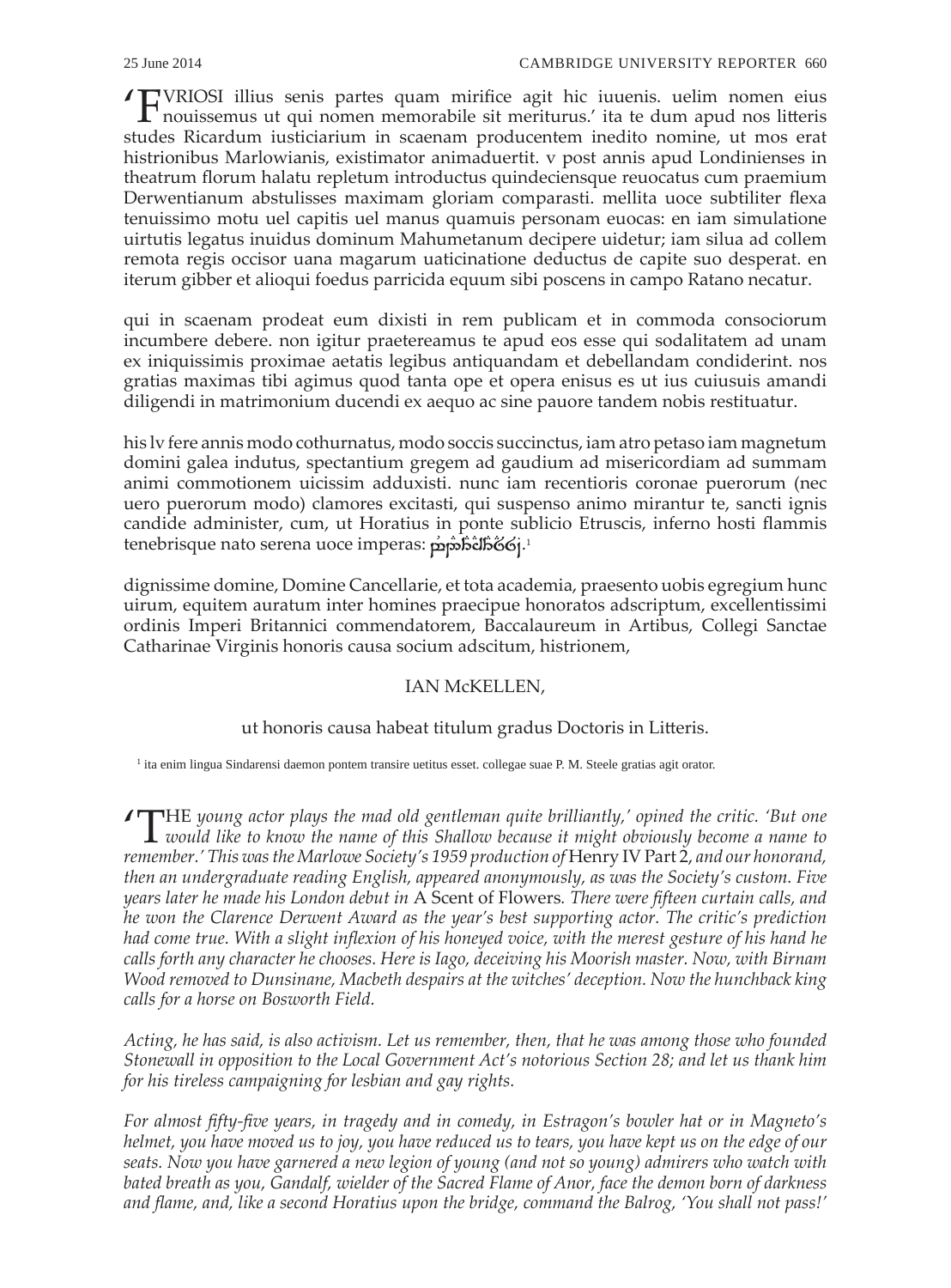*Distinguished Chancellor, members of the University, I present to you*

IAN McKELLEN, kt., c.h., c.b.e., b.a., *Honorary Fellow of St Catharine's College, actor,* 

*that he may receive the title of the degree of Doctor of Letters*, honoris causa*.*

QVAE agmen tandem claudit artem musicam similem dicit esse tabulae pictae temporis interuallo coercitae. et sonorum uocibus iam a grauissima ad acutissimam seriatim uolantibus, iam ad imam iterum cadentibus quanta pulchritudine e digitis assiduis huius sollertissimae mulieris profusa aures nostrae implentur! patre legato peregre misso nondum xiii annos nata magistrorum Vindobonensium iram suscitauit quorum priscis praeceptis reiectis sententias suas suumque peracre iudicium adhibere ausa sit. sed tamen cum apud existimatores iudicesque cantandi tum audientibus coram tanta floruit laude ut mox etiam Austriaci eam magnam Amadei sui interpretem atque coniectricem esse confiteri cogerentur. 'quidquid humanae est uitae' inquit 'illius in modis inuenitur.' scholasticorum ineptiis pertaesa Londinium profugit. illic his xxxx fere annis residet, illic in contraria plateae parte iv dissimilibus aeuis habet plectrocymbala. hi sunt familiares, cuiusque notandi sunt mores:

> reddere qui uoces iam scit puer et pede certo signat humum, gestit paribus colludere primus. imberbus iuuenis tandem custode remoto gaudet equis alter canibusque et gramine campi. firma tertius est aetate animoque uirili dulci qui fruitur cantu cupidus meditandi. canis respersus, nonnullis partibus intra iam permutatis sed eodem corpore, quartus.<sup>1</sup>

summa sollertia se ipsam aliosque aestimare et iudicare solet. suam pro se componat musicam monet si quis tamquam diuino spiritu affletur se iactat: quod doctior scripserit interpretari ne audeat. neque ullum adhibet socium nisi decori sibi futurum arbitratur. aditum igitur nostrum eam nil defugituram spero, Magistri; hoc quidem pro certo habeo: nobis magno fore honori eam in societatem nostram receptam.

dignissime domine, Domine Cancellarie, et tota academia, praesento uobis egregiam hanc mulierem, excellentissimi ordinis Imperi Britannici dominam commendatricem, plectrocymbali artificiosissimam pulsatricem,

### MITSUKO UCHIDA,

ut honoris causa habeat titulum gradus Doctoris in Musica.

<sup>1</sup> cf. Horace, *Ars poetica* 156 et seqq.